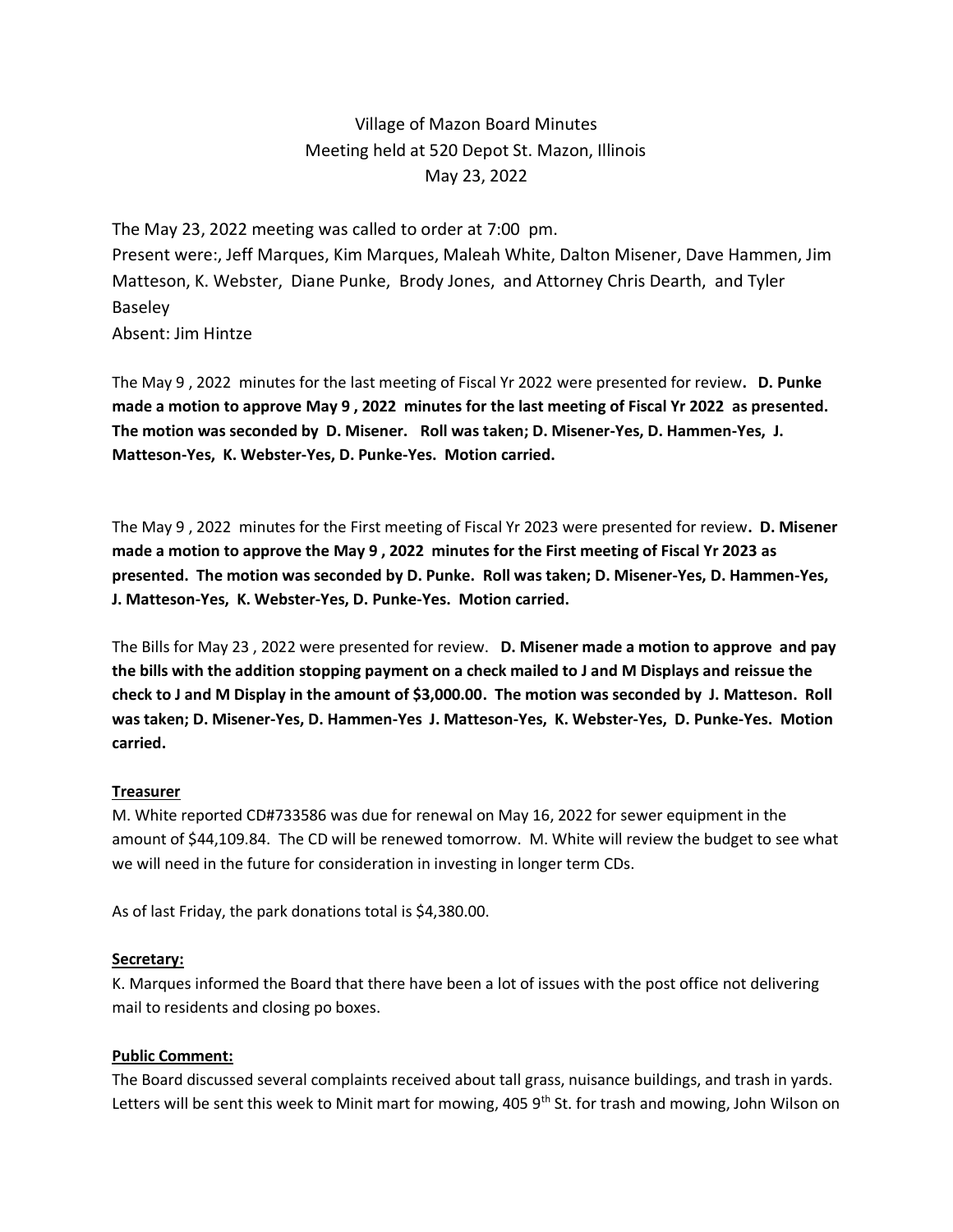South St. property for mowing, Hesik on Front Street for trash and debris, 516/518 Depot for grass and trash, and S. Macchietto about the condition of his green houses.

D. Punke expressed concern about people walking on Jonquil Ln. to Dollar General. There are no sidewalks in the industrial park because the last administration decided it was not necessary. She suggested we consider all things in the future before making decisions.

There was more discussion regarding the condition of certain properties around the Village. Brody and Jeff will get a list together and photos for the next meeting to decide what will be done.

### **President:**

J. Marques asked if anyone is available to go to a DECO meeting on grants and funding with him on Wednesday June 15, 2022.

### **Committees:**

Nothing at this time.

### **Old Business:**

Case Biros expressed an interest in the part time summer position.

### **New Business:**

None at this time.

## **Zoning:**

T. Stiles was not present at the meeting. He will be changing shifts at his job and will not be available on Monday evenings. In the future he will email his report prior to the meeting.

The last scheduled ZBA meeting was cancelled due to no agenda posted. Lisa Stuart contacted J. Marques and said she will be submitting her letter of resignation from the ZBA.

**Police:**

T. Baseley gave his report.

## **Public Works:**

B. Jones reported cold patching was done last week. Bed liners were put in both trucks. Midwest Signs will be lettering the trucks. We have been mowing a lot of grass.

## **Attorney:**

M. White has filed the Budget/Appropriations with the County.